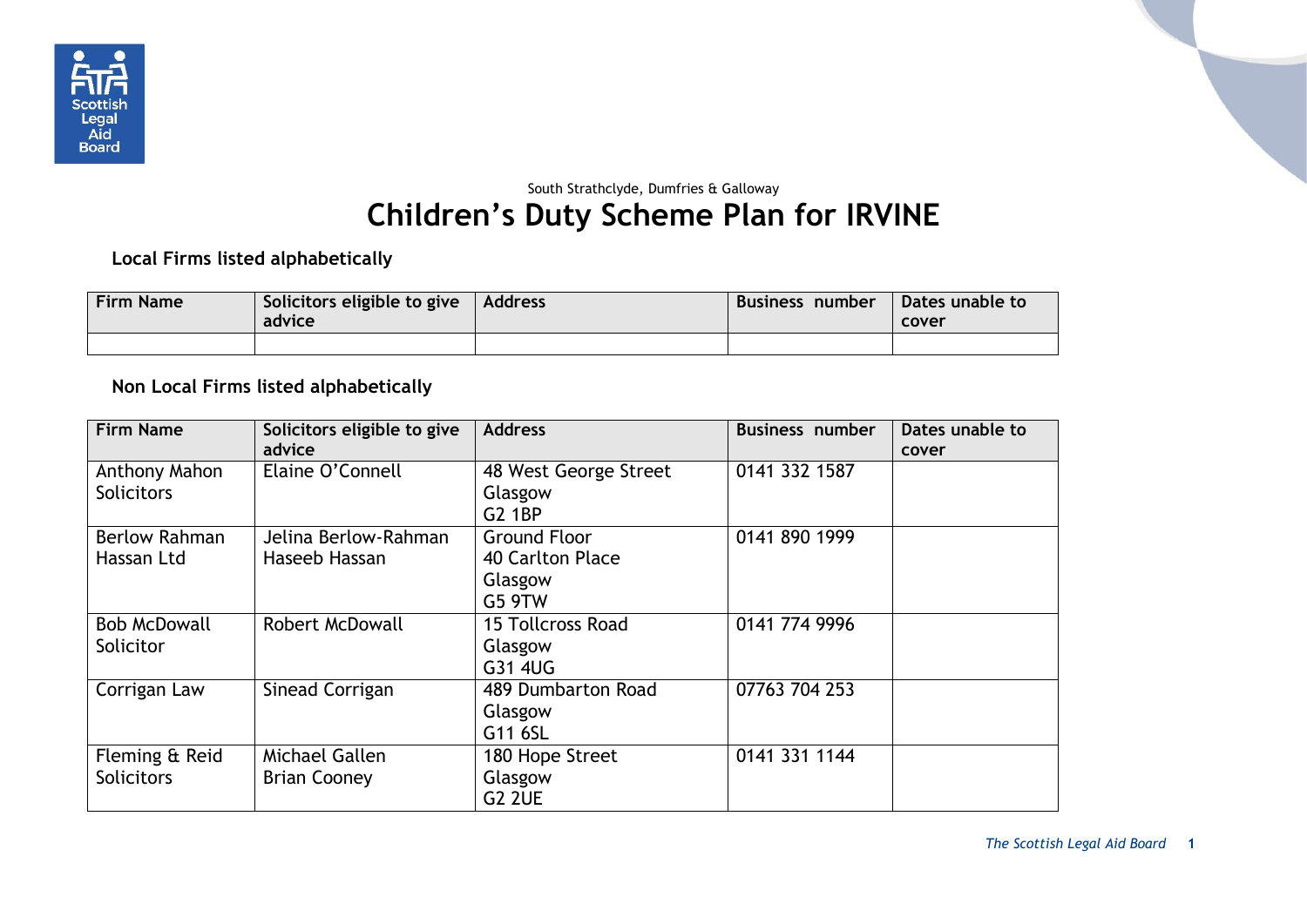| <b>Firm Name</b>       | Solicitors eligible to give | <b>Address</b>       | <b>Business number</b> | Dates unable to |
|------------------------|-----------------------------|----------------------|------------------------|-----------------|
|                        | advice                      |                      |                        | cover           |
| <b>Harrison Law</b>    | <b>Caroline Harrison</b>    | 1A Bank Place        | 01563 508 114          |                 |
|                        |                             | Kilmarnock           |                        |                 |
|                        |                             | KA1 1HL              |                        |                 |
| lan C McCarthy         | lan McCarthy                | 905 Shettleston Road | 0141 763 1366          |                 |
| <b>Solicitors</b>      | Jacqueline White            | Glasgow              |                        |                 |
|                        |                             | <b>G32 7NU</b>       |                        |                 |
| <b>Jonathon Paul</b>   | Jonathon Paul               | 102 Main Street      | 01389 756785           |                 |
| <b>Solicitors</b>      |                             | Alexandria           |                        |                 |
|                        |                             | Dumbarton G83 0PB    |                        |                 |
| L Kerr Solicitors      | Lauren Kerr                 | 97-99 Glasgow Road   | 0739 374 6024          |                 |
|                        |                             | Dumbarton            |                        |                 |
|                        |                             |                      |                        |                 |
| Livingstone            | Paul Sturdy                 | 775 Shettleston Road | 0141 778 9657          |                 |
| <b>Brown</b>           | Nicola Watson               | Glasgow              |                        |                 |
|                        | <b>Gillian Russell</b>      |                      |                        |                 |
|                        | Amy Dobbin                  |                      |                        |                 |
| <b>LKW Solicitors</b>  | Khalda Wali                 | 414 Cathcart Road    | 07944 562 909          |                 |
| Ltd                    | Zahra Bhatti                | Glasgow              |                        |                 |
|                        | Sofia Liaquat               | G42 7BZ              |                        |                 |
| <b>McClure Collins</b> | <b>Gerald McClure</b>       | 139 Allison Street   | 0141 423 7181          |                 |
|                        | Anne Bolger                 | Glasgow              |                        |                 |
|                        | <b>James Rhodes</b>         | G42 8RY              |                        |                 |
| <b>McIntosh McCann</b> | Lorna McCann                | 486 Dumbarton Road   | 0141 212 2222          |                 |
|                        |                             | Glasgow              |                        |                 |
|                        |                             | G11 6SL              |                        |                 |
| Neil Kilcoyne &        | Neil Kilcoyne               | 345 Victoria Road    | 0141 433 2700          |                 |
| Co                     | Jennifer Harkin             | Glasgow              |                        |                 |
|                        |                             | G42 7SA              |                        |                 |
| <b>Newford Law</b>     | John McBride                | 101 Eaglesham Road   | 0141 644 1792          |                 |
| Solicitors             |                             | Glasgow              |                        |                 |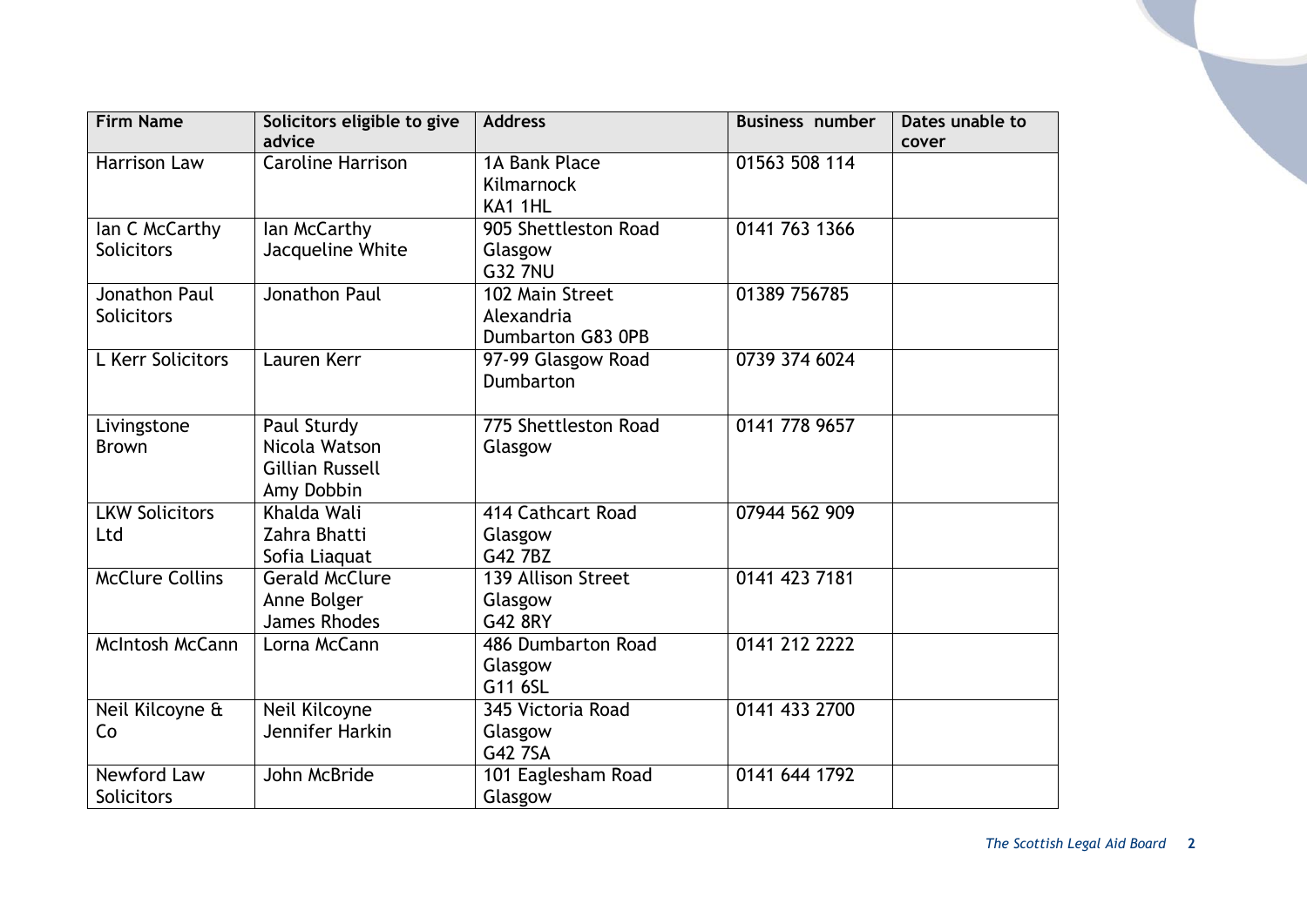| <b>Firm Name</b>        | Solicitors eligible to give  | <b>Address</b>                     | <b>Business number</b> | Dates unable to |
|-------------------------|------------------------------|------------------------------------|------------------------|-----------------|
|                         | advice                       |                                    |                        | cover           |
| Norman Lawson &         | Manish Upadhyay              | 3rd Floor                          | 0141 275 4844          |                 |
| Co                      |                              | <b>St Georges Building</b>         |                        |                 |
|                         |                              | <b>5 St Vincent Place</b>          |                        |                 |
|                         |                              | Glasgow                            |                        |                 |
|                         |                              | <b>G1 2DH</b>                      |                        |                 |
| O'Donnell & Co          | Gerald O'Donnell             | 79 Kinfauns Drive                  | 0141 944 1441          |                 |
|                         |                              | Glasgow                            |                        |                 |
|                         |                              | G15 7TG                            |                        |                 |
| <b>Ormistons Law</b>    | <b>Trevor Ormiston</b>       | Suite 5, Unit 3, Lomond            | 01592 774 441          |                 |
| <b>Practice Ltd</b>     | Alison Laing                 | <b>Business Park</b>               |                        |                 |
|                         |                              |                                    |                        |                 |
|                         | <b>Sherylanne McGuinness</b> | Glenrothes                         |                        |                 |
|                         |                              | KY6 2PJ                            |                        |                 |
| <b>Renfrew Defence</b>  | <b>Tony Callahan</b>         | 54 Hairst Street                   | 0141 885 1212          |                 |
| Lawyers                 | Michael McKeown              | Renfrew                            |                        |                 |
|                         | Kevin Brady                  | <b>PA4 8QY</b>                     |                        |                 |
|                         | Lesley-Anne Mulholland       |                                    |                        |                 |
| Richard John            | <b>Richard Allan</b>         | <b>Festival Business Centre</b>    | 0141 339 9444          |                 |
| <b>Allan Solicitors</b> |                              | Units 21 & 23                      |                        |                 |
|                         |                              | 150 Brand Street                   |                        |                 |
|                         |                              | Glasgow                            |                        |                 |
|                         |                              | G51 1DH                            |                        |                 |
| The Glasgow Law         | lan Brechany                 | 124 Main Street                    | 0141 641 2912          |                 |
| Practice                | Louise Bain                  | Cambuslang                         |                        |                 |
|                         | Susan Grierson               | Glasgow G72 7EL                    |                        |                 |
| Tony Bone Legal         | <b>Tony Bone</b>             | 2 <sup>nd</sup> Floor Office Suite | 01563 559 166          |                 |
| <b>Solicitors</b>       |                              | 5 St Marnock Street                |                        |                 |
|                         |                              | Kilmarnock                         |                        |                 |
|                         |                              | <b>KA1 1DZ</b>                     |                        |                 |